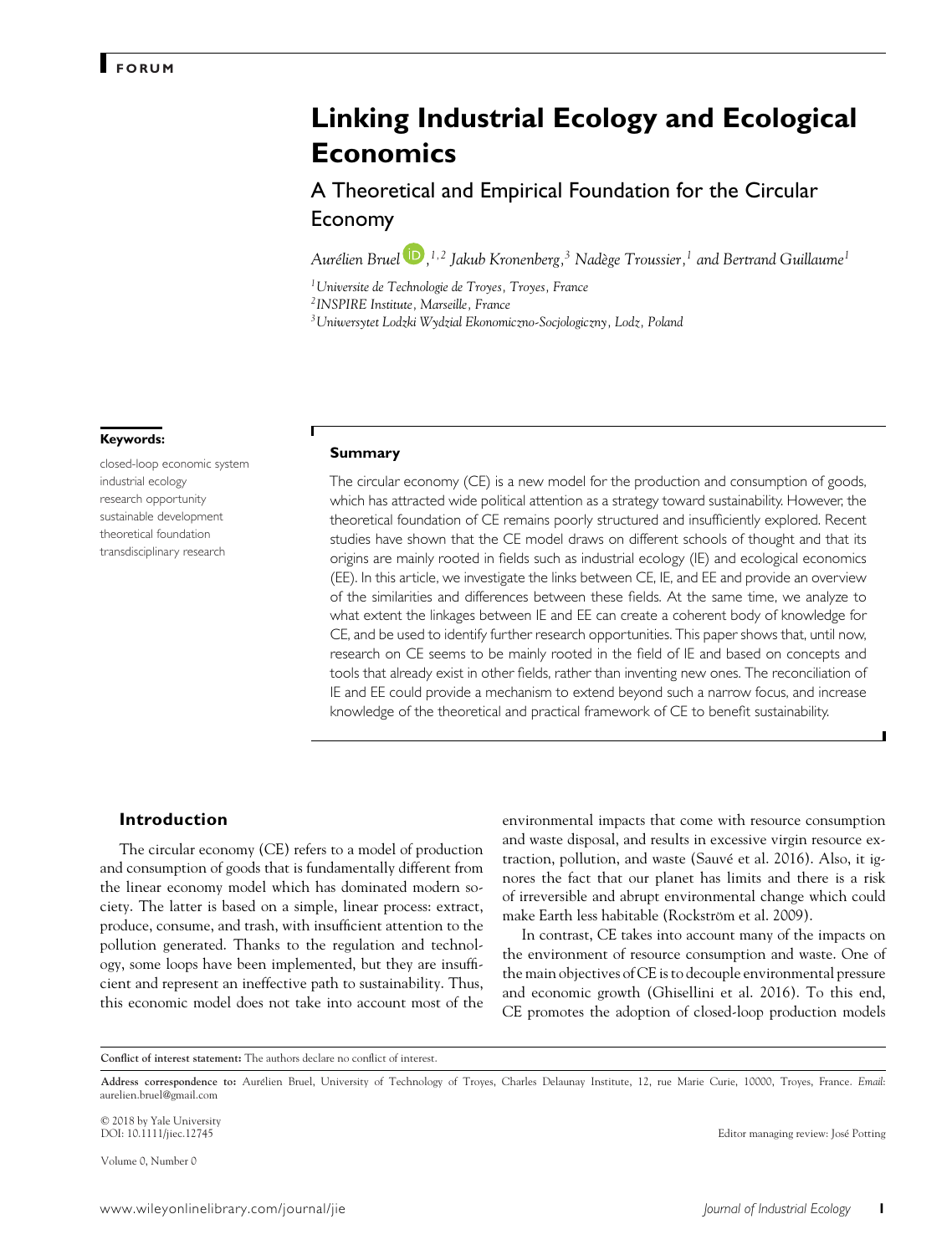in order to optimize the use of virgin resources, thus reducing pollution and waste while ensuring the proper functioning of ecosystems and human well-being (Murray et al. 2017).

Interestingly, the ideas that have recently attracted so much attention under the banner of CE have been around since at least the 1960s. Preston (2012) claims that the notion of a CE has its roots in industrial ecology (IE), a field first developed in the 1970s. More in-depth studies on the roots of CE (Ghisellini et al. 2016; Murray et al. 2017) reveal that the term itself was used for the first time in the literature in the 1980s by environmental economists Pearce and Turner (1989) when they explained the change of the traditional open-ended economic system to a circular economic system as a consequence of the laws of thermodynamics (Georgescu-Roegen 1971). According to Ghisellini and colleagues (2016), Murray and colleagues (2017), and (Greyson 2007) these ideas were built on the previous work of Boulding (1966), one of the forefathers of ecological economics (EE). Indeed, he put forward the idea that a circular economic system is a prerequisite for the sustainability of human life on Earth. Thus, these studies show that the CE model traces different schools of thought and that its origins seem to be mainly rooted in fields of IE and EE.

In this regard, the first aim of this paper is to investigate the links between IE, EE, and CE in order to grasp the similarities and differences between these fields. At the same time, we indicate the potential for broadening the theoretical and empirical knowledge base for CE and using CE to promote the broader ideas of IE/EE. Our final purpose is to understand to what extent the linkages between IE and EE can create a coherent body of knowledge for CE and be used to identify further research opportunities.

This study is structured as follows: The following section describes the research methods implemented to track the links between IE, EE, and CE. Then, we provide a brief theoretical overview of IE, EE, and CE, their principles, underlying concepts, and tools. This is followed by an analysis of similarities and differences between IE/EE, IE/CE, and EE/CE. The final two sections suggest some guidance regarding further research on CE, and highlight the key findings of the study.

#### **Research Methods**

This study is based on a literature review. In the first step, we tracked the connections between CE, IE, and EE in existing literature. A search for publications referring to all three keywords within the Scopus database ("circular economy," "industrial ecology," and "ecological economics") in their title, abstract, and keywords yielded only one publication (Loiseau et al. 2016) (results provided by the Scopus database search updated on 14 July 2017). When only two of our keywords were sought at a time, the number of publications increased significantly (see figure 1). We reviewed the identified publications—first based on their abstracts and then, when relevant, full-text versions looking for information on linkages between the three different fields of study. We focused on the overlaps between CE, IE, and EE and the roots, concepts, principles, and tools they have in common.

In addition to the first search, we investigated the appearance of the different terms in the specific journals representing the different areas of study. In journals specific to IE (*Journal of Industrial Ecology* and *Progress in Industrial Ecology*), we combined the terms by boolean operators such as: (1) "circular economy" AND "ecological economics" and (2) "circular economy" OR "ecological economics," respectively, and 0 and 66 papers came up. Finally, we did the same with the journal that deals with EE, namely *Ecological Economics*, by using the following combinations: (3) "circular economy" AND "industrial ecology" and (4) "circular economy" OR "industrial ecology." While no paper came out with the formula (3), (4) led to 32 papers.

Interestingly, CE seems to have attracted more attention in the IE community than in EE. Regarding papers referring to CE, IE, and EE, only one was found with the keywords used, but by reading the abstracts of papers we found another, even more explicit, on the relationships between these fields (Ghisellini et al. 2016).

Our analysis is based on the identification of other research tracks for CE. On one hand, we study how IE and EE taken separately can form a theoretical basis for CE by showing the theories, concepts, and tools they have in common. On the other hand, we explain how IE and EE taken collectively can contribute to the discussions about the theoretical background of CE.

### **Theoretical Foundations of the Fields**

#### *Industrial Ecology*

IE is an interdisciplinary field that differs from other areas of study in the sense that its scientific profile is based on a metaphor. Nature is employed as a model explicitly, or at least implicitly, phrased in terms of a natural ecosystem metaphor, and based on a proclaimed analogy between industrial systems and natural ecosystems (Isenmann 2008; Ehrenfeld 2004; Erkman 1997).

This new approach to the industrial system seeks to transform industrial activities into cyclical processes, taking natural ecosystems as models. It considers the industrial system as an entity based on resources and services provided by the biosphere, of which it is a subsystem. Thus, it highlights principles for the design of industrial systems, such as the closure of material and energy loops, energy efficiency, and dematerialization. This requires implementing sustainable manufacturing strategies and changing the industrial design of products and processes.

For this, the industrial system can be described as a particular configuration of stocks and flows of matter, energy, and information. To study these flows, IE uses different tools or methods such as life cycle assessment (LCA) to evaluate the environmental impacts throughout a product's life cycle from the extraction of raw materials to the end of life. It also uses eco-design tools that help to take environmental impacts into account in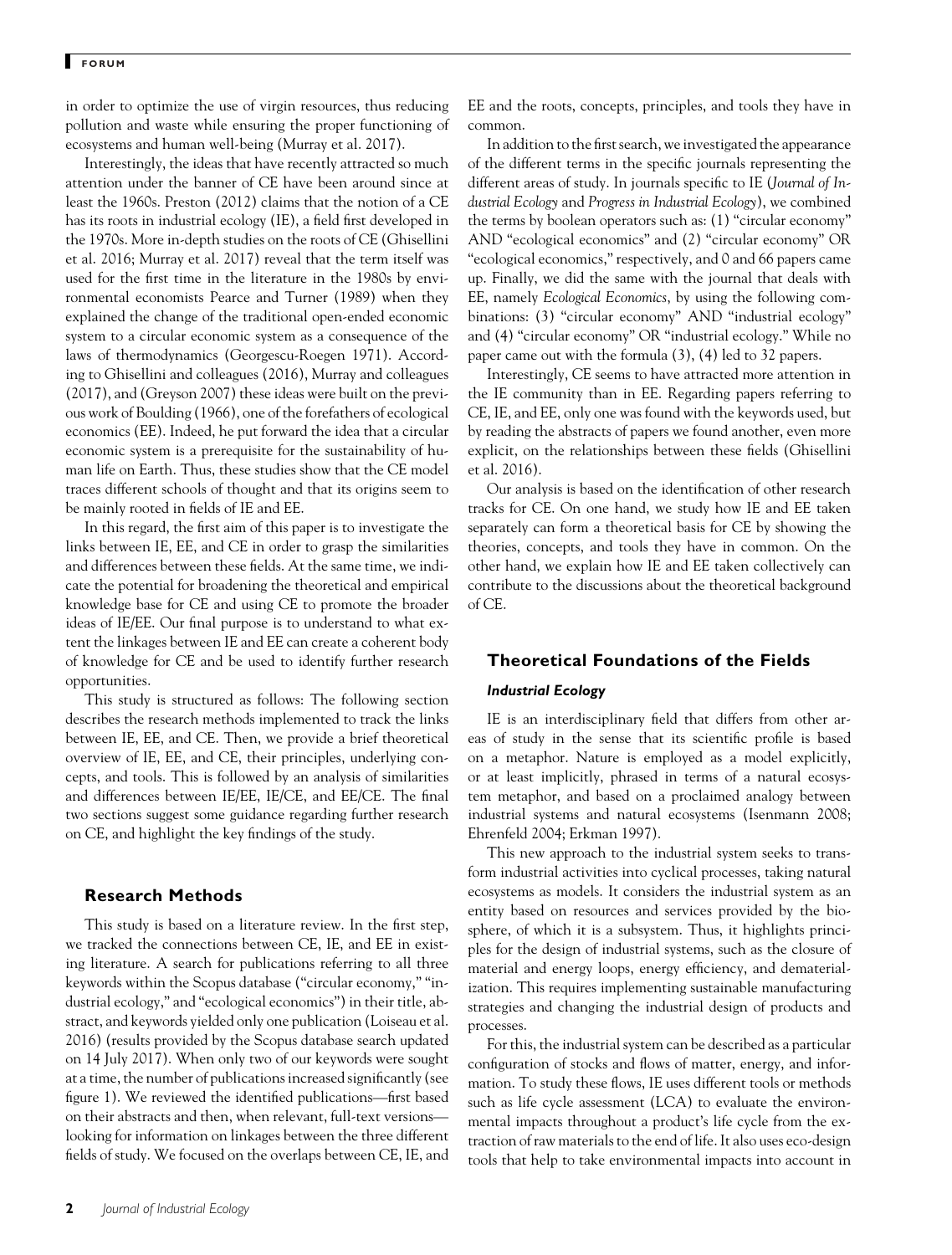

Figure I Number of publications referring to the keywords circular economy (CE), industrial ecology (IE), and ecological economics (EE) in the Scopus database (search updated on 14 July 2017).

product design and development. Other tools are used to study industrial, urban, and regional metabolisms, such as material and substance flow analysis. Some tools from disciplines other than engineering are used to understand the behavior of the relevant actors and organizations.

#### *Ecological Economics*

EE provides a general and comprehensive framework for studying economy–society–environment interactions, thus offering useful insights into any kind of sustainability or environmental policy (Daly and Farley 2011; Costanza 1991). EE has focused on pollution and waste prevention, and on adopting a precautionary approach to environmental problems. Among other things, ecological economists emphasized the need to shift from a throughput-based, open-ended economic system to a circular one. Such a circular economy model would respect the laws of thermodynamics, in particular reducing entropic degradation to some extent (Faber et al. 1996; Pearce and Turner 1989). Fitting our social and economic systems within the planetary boundaries (Steffen et al. 2015) requires a serious transformation of our production processes and rethinking of our needs, not simply the narrower reduction of environmental impacts per unit of production (or the so-called eco-efficiency), which has raised distrust and reluctance among ecological economists (Hukkinen 2001). In fact, efficiency of production has to be accompanied with *sufficiency* in consumption (using as little as possible in line with the concepts of sustainable and reasonable consumption) (Kronenberg 2007b), and broader ecosystem management considerations need to be part of economic planning. The latter include very diverse issues related to biodiversity conservation, preventing and adapting to climate change and other global opportunities, preservation of ecosystems' capacity to provide services to people, etc. All of the above theoretical considerations need to be complemented with practical recommendations regarding pathways that have to be

followed to reach the desired new state, including uncertainties about future environmental development (Byström et al. 2000; Faber et al. 1996; Faucheux and Froger 1995). These issues are studied within EE, but also within related fields, such as sustainability transitions (Frantzeskaki et al. 2012; Meadowcroft 2011). In fact, EE is highly diverse and there are also other strands of EE which would not necessarily fit into the mainstream which we described, such as those building on institutional economics, Marxian economics, heterodox economics, etc.

Many tools have been proposed within EE, the overarching objectives of which were to ensure efficient use of resources and to reduce the generation of negative environmental impacts, ultimately making the social and economic systems fit the Earth's carrying capacity. Sometimes, this has been framed as decoupling environmental pressure from economic growth (Holm and Englund 2009; Huppes and Ishikawa 2009), although not all ecological economists would necessarily agree with such a framework because of its emphasis on growth (Jollands 2006; Hukkinen 2001). The focus has been on how people use and manage resources at all levels: from individual to global consumption patterns (Reisch and Røpke 2004), through the management of ecosystems and reducing the pressures that human activities exert on those ecosystems (Farber et al. 2006), to broad global governance schemes for economy– society–environment interactions (Spash 2002).

#### *Circular Economy*

Presently, CE is known worldwide as a model of production and consumption of goods promoting the adoption of closedloop patterns in order to optimize the use of virgin resources, thus reducing pollution and waste while ensuring the proper functioning of ecosystems and encouraging human well-being. The ultimate goal of promoting CE is the decoupling of environmental pressure from economic growth (Ghisellini et al. 2016).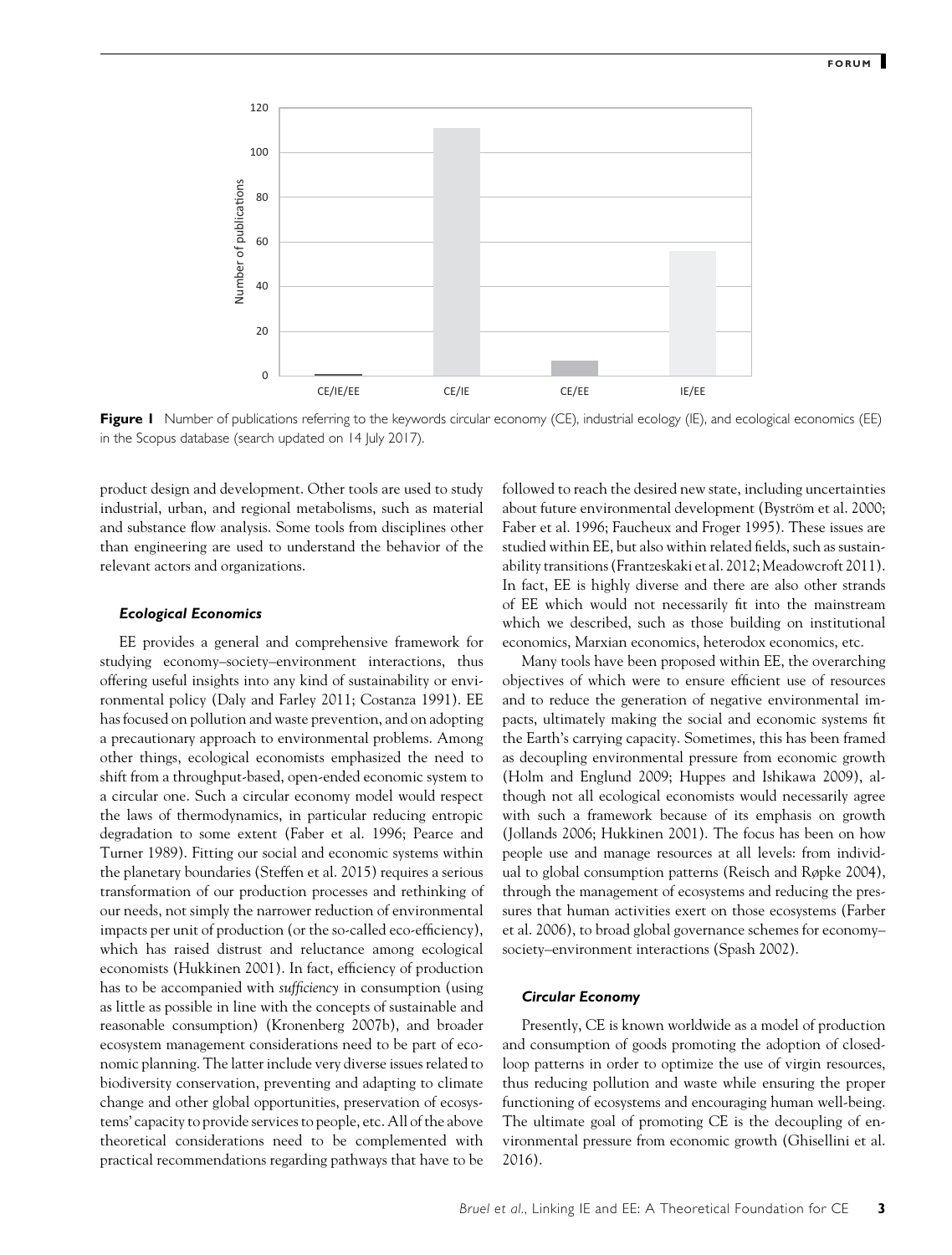

**Figure 2** Key concepts closely related to the circular economy.

The implementation of CE strategies seems to follow different ways in different countries. For instance, some countries foster the development of CE at the micro level (company or consumer level), others at meso level (eco-industrial park), and still others at macro level (cities, province, and country). When it comes to specific CE implementation strategies, governments, companies, and international organizations seem to rely on concepts that already exist in other fields, rather than invent new ones.

China has been one of the first countries to include CE in its policy toward a more sustainable economic system (Su et al. 2013; Yuan et al. 2006), although similar initiatives have also been undertaken in Sweden and Germany (Murray et al. 2017). The Chinese policy includes many economic and management instruments, such as pollution levies, environmental taxes and eco-labeling, cleaner production, energy and water cascading, LCA, and also environmental management systems (ISO 14001) (Geng et al. 2009).

In Europe, CE has recently started to spread in business communities and governments. It is now promoted through the European Commission's (EC) Circular Economy Package with its own Action Plan (European Commission 2015) and a number of related documents. Other governments, international organizations, and companies operationalize their vision of CE as a sustainability strategy (CIRAIG 2015), referring to concepts such as cradle to cradle, performance economy, biomimicry, IE, EE, blue economy, cleaner production, and regenerative design (figure 2). The United Nations Environment Program (UNEP) has launched a program in China with a focus on implementing CE. The Ellen MacArthur Foundation commissioned McKinsey to produce three reports providing the business case for CE (Ellen MacArthur Foundation 2013, 2014, 2012).

# **Similarities and Differences between These Fields**

#### *Industrial Ecology and Ecological Economics*

IE and EE were presented as modern representations of the biophysical economy by Cleveland (1999). Their conceptual relationships were highlighted or addressed in the community of IE, and specifically in the *Journal of Industrial Ecology*, where two articles made reference to relations between the fields (Andrews 2001; Koenig and Cantlon 1999). In *Progress in Industrial Ecology*, some articles also addressed the connection between these two fields (Allenby 2006; Kronenberg 2006; Korhonen and Strachan 2004). Similarly, in the EE community, several articles published in *Ecological Economics* have referred to existing overlaps between the two fields (Kronenberg and Winkler 2009; Korhonen and Snäkin 2005; Røpke 2005).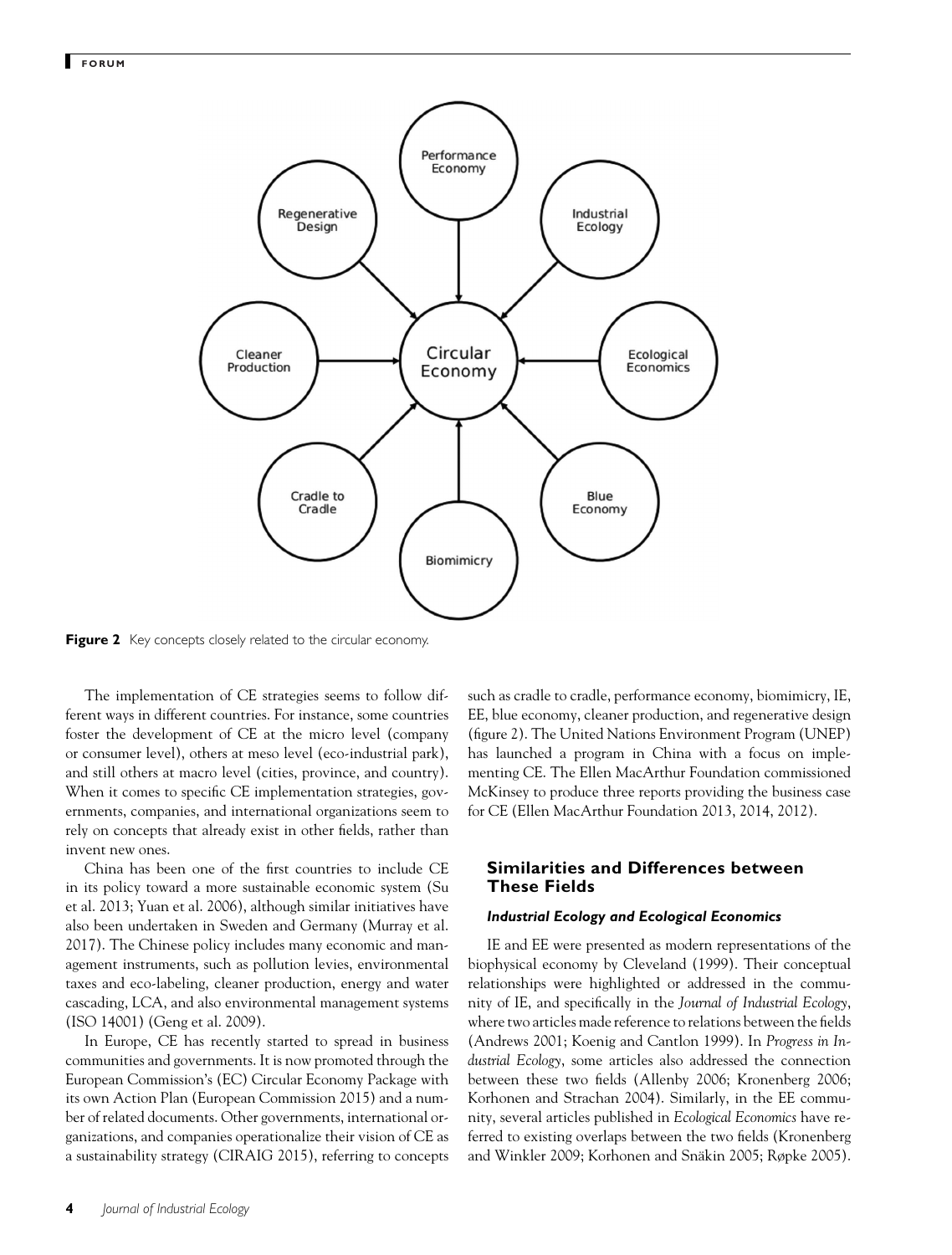**Table I** Similarities and differences between industrial ecology (IE) and ecological economics (EE)

| Similarities      | The same purpose: maintaining                                                |
|-------------------|------------------------------------------------------------------------------|
| between IE and EE | socioeconomic activities within                                              |
|                   | environmental limits                                                         |
|                   | Interdisciplinary character                                                  |
|                   | Systems approach                                                             |
|                   | The use of input-output analysis                                             |
|                   | Sharing interest in physical flows rather<br>than purely monetary quantities |
| Differences       | IE is more selective while EE is more                                        |
| between IE and EE | holistic                                                                     |
|                   | IE sees the natural system as a model                                        |
|                   | while EE as a stock of natural capital                                       |
|                   | generating the flows of ecosystem                                            |
|                   | services                                                                     |
|                   | IE being slightly more practical and EE                                      |
|                   | slightly more conceptual                                                     |

Finally, these relationships were addressed in other fora (Kronenberg 2007a; Korhonen 2004; Duchin and Hertwich 2003).

The common features of IE and EE include their attachment to sustainable development and their interdisciplinary character. Although both fields refer to natural sciences, they mention other disciplines and approaches, such as engineering, systems ecology, and systems thinking (with EE paying more attention than IE to the social system [human behavior] and especially—its economic subsystem). Ecology, seen as a system based on interdependencies, and evolutionary theory, forms important baseline foundations in both IE and EE. In IE, the natural system is seen as a model which can inspire the product design and manufacturing process to create an industrial ecosystem. EE considers the natural system as natural capital that is crucial for the existence of social and economic systems (natural capital as a stock and ecosystem services as flows). Both fields use input and output tables to study relationships between the natural and economic systems, which in IE are more often expressed in physical units. With regard to the use of the inputoutput framework, the work of R. U. Ayres provides one of the most representative links between IE and EE (Van den Bergh 2013).

The conceptual relationships between IE and EE are particularly evident. However, EE is more holistic, and almost everything that is related to the economy–society–environment interactions falls within its scope of interest. IE is more selective in the sense that it focuses primarily on industry and its products, and mainly studies the physical flows of energy and matter between industrial and natural systems. Within EE, these topics are discussed to a lesser extent, even though they obviously fall within its scope of interest (they are addressed rather in terms of market supply or consumption). Meanwhile, IE pays little attention to other aspects of the economy– society–environment interactions that can be addressed at the

microeconomic level and that might help to conceptualize and operationalize the underlying IE metaphor (e.g., environmental externalities, proximity economics, industrial economics, biodiversity conservation, and the valuation of natural capital) (table 1).

#### *Industrial Ecology and Circular Economy*

Several studies converge on the idea that the theoretical and empirical foundations of CE are mainly based on the theory of IE (Ghisellini et al. 2016; Preston 2012; Ellen MacArthur Foundation 2012; Chiu and Yong 2004).

Similarly to IE, CE refers to the analogy comparing the industrial system to the natural system. It considers the industrial system as part of the larger ecosystem, and seeks to optimize the flow of matter and energy to limit the extraction of natural resources and environmental discharges, thus moving toward a closed loop of materials and energy flows (Geng and Doberstein 2008; Lifset and Graedel 2002; Frosch and Gallopoulos 1989).

In the same way, CE mainly focuses on the study of the flows of matter, energy, and information exchanged between the natural and industrial systems. IE focuses on the study of these flows between industrial systems and the natural system at the company level, between firms, and at a regional or higher level (table 2). A successful implementation of CE also requires efforts at three levels (Su et al. 2013; Zhu and Huang 2005; Chiu and Yong 2004):

- At the micro level, the product-oriented approach is linked to cleaner production, life cycle management, and eco-design, and involves actors such as suppliers, producers, consumers, and designers (Zhang et al. 2013; Geng et al. 2009);
- At the meso level, the eco-industrial and eco-agricultural park or system approach features the concept of industrial symbiosis (IS) as a waste trading system organized through clustered firms that trade by-products and share common services or infrastructures (Chertow 2000), although it can also imply other forms of interorganizational environmental management (Sinding 2000);
- At the macro level (city, regional, or national level), the service or functional economy emphasizes the utilization of services provided by products (Stahel 1994) and links to other forms of dematerialization and rematerialization (De Bruyn 2002). The concept of IS is extended to cities (urban symbiosis), based on the synergistic opportunities arising from the geographical proximity through the transfer of physical resources for environmental and economic benefit (Geng et al. 2009).

At each level, similar tools are used within CE and IE to study the flows of matter, energy, and information that cross the industrial and natural systems, reflecting different levels of industrial metabolism (Lifset 2014; Kytzia and Nathani 2004; Van Berkel et al. 1997).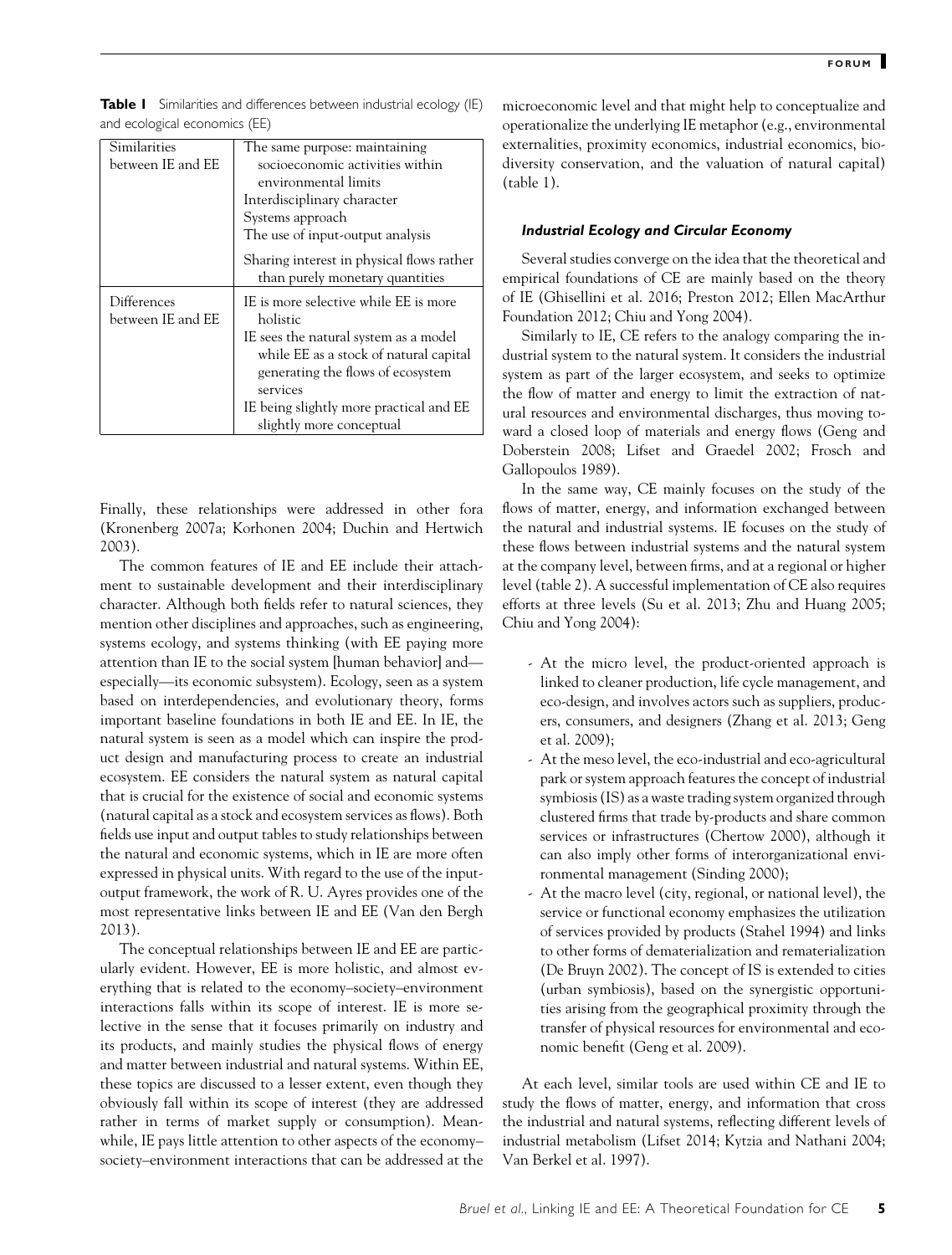| Tools                                                                   | Purpose                                                                                                                                                 | Levels used            |
|-------------------------------------------------------------------------|---------------------------------------------------------------------------------------------------------------------------------------------------------|------------------------|
| Design for environment                                                  | Assists the designer to reduce human health and<br>environmental impacts of a product, process, or service<br>throughout their life cycles              | Micro                  |
| Ecological footprints (water, carbon,<br>material)                      | The ecological footprint measures human demand on<br>nature, for instance the quantity of natural resources it<br>takes to support people or an economy | Micro, meso, and macro |
| Life cycle assessment                                                   | Compares the relative environmental performance of<br>alternative product systems to meet the same final use<br>function                                | Micro                  |
| Material flow analysis (often with the<br>use of input-output analysis) | Analyzing the pathways of matter related to resource and<br>waste management problems (energy, carbon, and<br>materials)                                | Meso and macro         |
| Substance flow analysis                                                 | Analyzing the pathways of substances linked to<br>environmental problems                                                                                | Micro, meso, and macro |

**Table 2** Similar tools used within circular economy and industrial ecology

#### *Ecological Economics and Circular Economy*

Several authors have directly linked CE with concepts developed within ecological economics (and also, by extension, environmental economics) (Ghisellini et al. 2016; Loiseau et al. 2016). CE has mostly been built around the notion of efficient resource management, beginning even before resources are extracted from the environment (proper planning of economic activities) and continuing once they enter the economic system. These ideas have been present in EE since its inception, and already the earliest ecological economists highlighted that "goods which are 'consumed' really only render certain services" (Ayres and Kneese 1969, 284). This led to many ideas for sustainable consumption, such as product-service systems and the functional economy (Mont 2002), which focused on reuse, joint use of products, and other ways of increasing the intensity of the use of services that products provide, ultimately increasing the efficiency of resource use. Also, as "(r)esource exhaustion cannot mean physical disappearance of matter from the earth per se. It can mean, and is usually taken to mean, a change of form from desirable to undesirable" (Ayres 1993, 199). And this is meant to be reversed within the CE model.

On a broader level, CE has also acknowledged the systems approach of EE: the broad concepts of scale of economic activity versus the scale of the environment; and steady-state economics (Pin and Hutao 2007), which are meant to ensure that the economy does not outgrow the Earth's carrying capacity. Although this has most often been associated with the scarcity of natural resources and the fact that production systems permanently damage ecosystem productivity (Zhu and Wu 2007), CE goes beyond the simple resource productivity prescriptions, such as recycling waste, and encompasses adjusting industrial structures, developing new technologies, and reforming industrial policies (Yuan et al. 2006). Among such reforms, it is broadly agreed that CE should explicitly address complex issues covered by EE, such as the need to correct distorted prices (Andersen 2007).

#### *Further Research Opportunities for Circular Economy*

#### *Beyond the Study of the Physical Flows of Energy and Matter*

Studying the monetary dimension of the flows of energy and matter can improve our understanding of the effects of physical flows on the socioeconomic system. This is linked to the issue of environmental externalities, an area of focus within EE (Van den Bergh 2010; Howarth 1996), but which attracts relatively little attention within IE. This research opportunity has already been underlined by researchers in the IE community (Hond 2000; O'Rourke et al. 1996). They emphasized that decision makers, product developers, business leaders, public administrators, or consumers would be likely to take different decisions if they had information enabling them to assess the wider consequences of their decisions, or if they had to pay a price reflecting the monetary value of the externalities of the use of materials and energy. Obviously, even this view is narrow, compared to the broader and nonmonetary motivations behind individual behavior addressed within EE (Kenter et al. 2015; Snep et al. 2009; Martín-López et al. 2007).

#### *Micro Foundation*

Andrews (2001) argued that a micro foundation could help link the various aspects of IE research and practice. He indicated that it would open the possibility of studying phenomena at multiple levels and across levels. He drew his proposals from other disciplines, such as ecology and economics, which had already developed a micro foundation. He indicated that if industrial ecologists had paid more attention to microeconomic problems and tried to understand the decisions of economic entities and the factors influencing these decisions, they might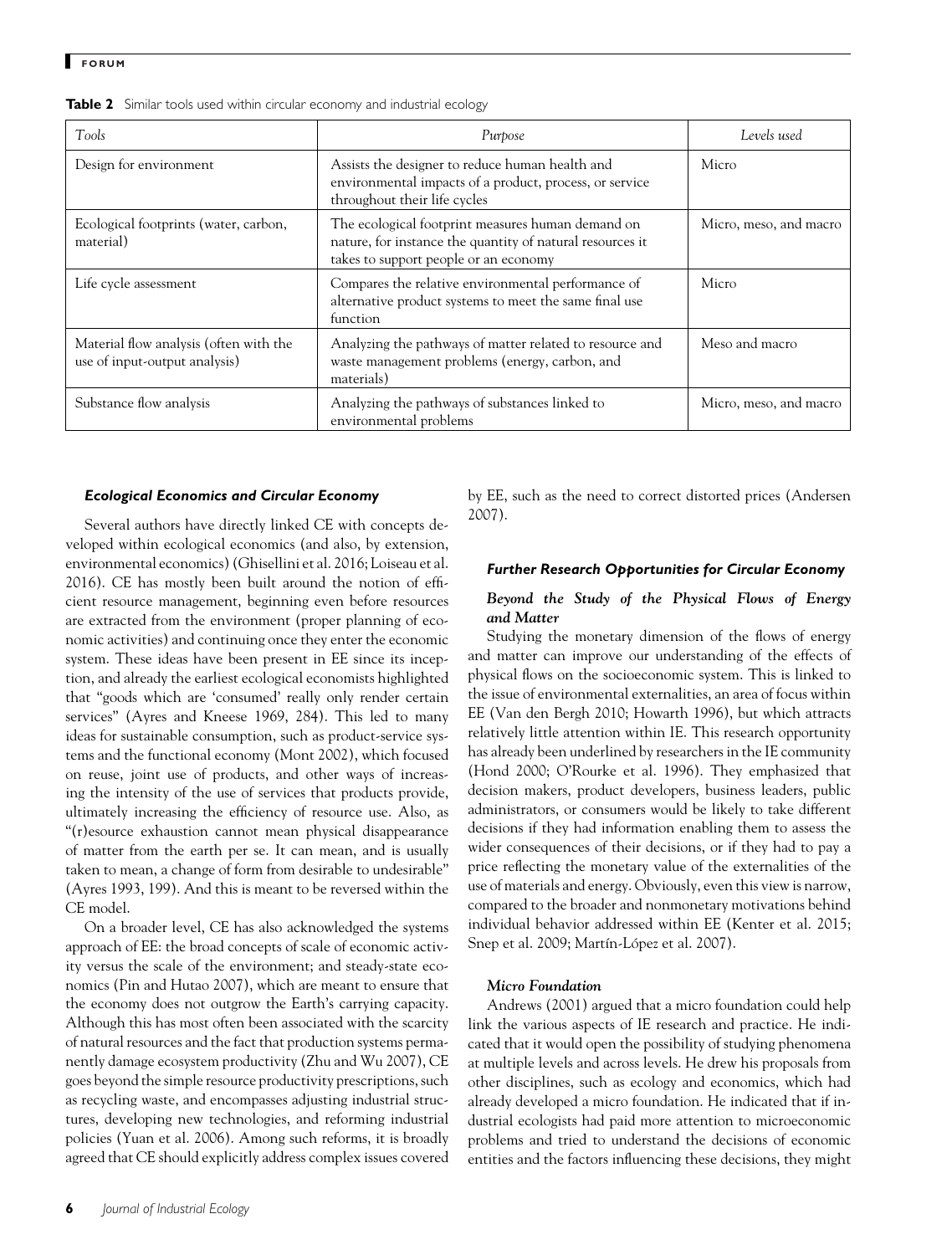

- Beyond the study of the physical flow of matter and energy
- Micro foundation
- Nature as a limit or constraint
- Economic context and indicators for decision making
- Proper functioning of ecosystems, human well-being and happiness as ultimate ends

**Figure 3** Concepts that circular economy derives from industrial ecology and ecological economics.

have suggested better ways to address those problems. It is also essential to take social and behavioral parameters into account in the study of interactions between natural systems and socioeconomic systems. These issues are rarely addressed in IE and seem to be crucial from the perspective of EE. Thus, bringing the two fields together would make the social dimension and the microeconomic level of CE more explicit, beyond the traditional product-oriented approach.

#### *Nature as a Limit or Constraint*

Many questions about the interactions between the natural system and the socioeconomic system addressed within EE have only received limited attention in the scope of IE, such as substitution of natural capital with human-made capital, biodiversity conservation, and valuation of nature. Interestingly, these issues have already been seen as of great importance for CE, according to the seminal report by the Ellen MacArthur Foundation. Among other things, the report stipulated that CE should enhance natural capital "by encouraging flows of nutrients within the system and creating the conditions for the regeneration of, for example, soil" (Ellen MacArthur Foundation 2012, 53). In theory, these issues are also important from the point of view of IE with its idea of nature as a model, although the notions of natural capital, biodiversity, and ecosystem services have largely escaped the conceptualization of an industrial ecosystem. Because EE focuses much more attention on these issues, the way in which they have been studied within EE could inform many discussions and practical recommendations within CE. Among these are new efforts to connect IE (especially through LCA) with ecosystem services, not to mention biodiversity (Bruel et al. 2016; Koellner et al. 2013). Furthermore, this is linked to the above-mentioned monetary and nonmonetary dimensions of the flows of matter and energy, and of the related externalities. The loss in value associated with biodiversity loss and the related loss of ecosystem services is often invisible and does not influence decision makers. It is difficult to provide information about pressure from industrial systems in corporate information systems. EE uses valuation techniques to reveal the value of nature and develops ways to overcome the current technical and ethical challenges to valuation, for example, by broadening the dominant monetary perspective on the value of nature by nonmonetary and deliberative approaches (Czembrowski et al. 2016; Kenter et al. 2015). One example of connecting these strands of research so far has been the analysis of the use of ecosystem services generated within the Catskill Mountains by New York City through the lens of inputs and outputs inherent in the analysis of urban metabolism (Kane and Erickson 2007).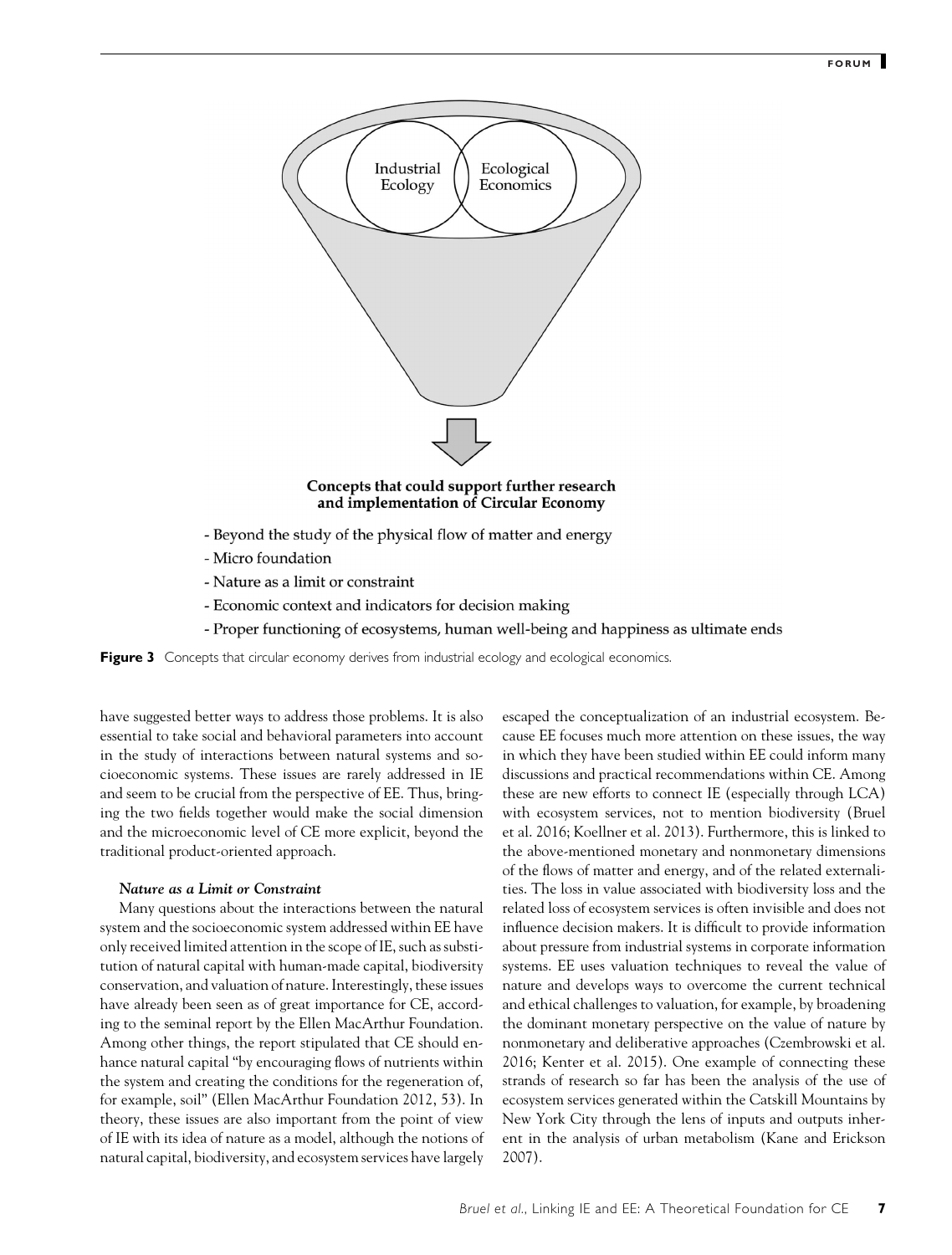#### *Economic Context and Indicators for Business and Policy Decision Making*

The successful development of CE needs to bring economic considerations to IE for theoretical and practical reasons. Already in its name, CE refers to economics and this seems to have been done deliberately to attract more attention to this concept. Again, linking implications originating from IE and EE can provide a more comprehensive background for those interested in implementing CE at any level of decision making. For this purpose, IE can get closer to EE, and refer more broadly to costs, profits, allocation, market distortion, human behavior, and so on. These concepts may serve as relevant indicators to assess the monitoring of the implementation of CE, because they are broadly used and understood and often misinterpreted in mainstream economics (e.g., markets are assumed to work perfectly well, and human behavior is treated excessively simplistically, as if guided by selfish self-interest only). Good indicators are necessary to assess the strength of its development and provide guidance to decision makers in order to develop effective policy instruments.

Finally, to further the vision of recirculating resources, CE needs to depart more radically from its mainstream character. Although both IE and EE are highly relevant from the point of view of CE, the latter still fits into the dominant language of green growth and green economy. Meanwhile, as already argued by some authors (Ghisellini et al. 2016; Hobson and Lynch 2016), CE needs to be connected with an alternative vision of fitting the economy within the limited carrying capacity of the Earth, explicitly addressed in the context of *degrowth* (Jackson 2011). Degrowth needs to be seen as a planned and equitable transition to a state of lower production and consumption. In the case of CE, it can be associated with an economic pattern aimed at increased efficiency of production and consumption, by means of appropriate use, reuse, and exchange of resources, and doing more with less (Ghisellini et al. 2016). Endless growth is not feasible, and the politically popular *green growth* is an oxymoron. This issue has already been addressed in the IE community, especially in the special feature on visions of IE expressed during the Third International Conference on Eco-Efficiency (Schneider et al. 2011). However, it has been discussed far more frequently in the EE community (Martinez-Alier et al. 2010).

In fact, the current discussions on the economics of degrowth continue on from those on steady-state economics (Daly 1977), which have already been referred to by the proponents of CE (Ghisellini et al. 2016). On the grounds of EE, one needs to question the economic growth imperative and replace the mainstream focus on human welfare with a broader one on ultimate ends of human activity, such as well-being and especially happiness (Kallis et al. 2012; Jackson 2011).

## **Conclusions**

This study gives an overview of the similarities and differences between CE, IE, and EE. Thanks to this investigation, we can better identify the roots, concepts, principles, and tools they have in common.

Clearly, research on CE has been and still is primarily rooted in the field of IE and therefore focused on the analysis of physical flows of energy and matter between industrial and natural systems. Moreover, CE seems to be mainly based on concepts and tools that already exist in other fields, rather than inventing new ones. Therefore, information provided to decision makers is still the same and it is only reframed in the context of a new concept.

The reconciliation of IE and EE could be a way to go beyond such a narrow focus and increase the knowledge of the theoretical and practical framework of CE by addressing new research directions (see figure 3) such as: (1) going beyond the physical study of material and energy flows to studying the socioeconomic consequences of these flows; (2) the establishment of a micro foundation to address the microeconomic aspects, but also the behavioral and social aspects of the natural system and socioeconomic system interactions; (3) the consideration of issues related to the Earth's carrying capacity; (4) taking economic considerations into account and building indicators for business and policy decision makers; and (5) setting the proper functioning of ecosystems alongside with human well-being and happiness as the ultimate objectives of socioeconomic activity. This reconciliation of IE and EE would be an interesting opportunity to bring new information into CE and better guide our socioeconomic system toward sustainability.

#### **Funding Information**

The authors acknowledge the financial support of Fondation 2019 (http://www.fondation-2019.fr/) (under the aegis of Fondation de France). Thanks also to the INSPIRE Institute (http://www.inspire-institut.org/) for supporting this project.

#### **References**

- Allenby, B. R. 2006. The ontologies of industrial ecology? *Progress in Industrial Ecology* 3(1–2): 28–40.
- Andersen, M. S. 2007. An introductory note on the environmental economics of the circular economy. *Sustainability Science* 2(1): 133–140.
- Andrews, C. J. 2001. Building a micro foundation for industrial ecology. *Journal of Industrial Ecology* 4(3): 35–51.
- Ayres, R. U. 1993. Cowboys, cornucopians and long-run sustainability. *Ecological Economics* 8(3): 189–207.
- Ayres, R. U. and A. V. Kneese. 1969. Production, consumption, and externalities. *American Economic Review* 59(3): 282–297.
- Boulding, K. E. 1966. The economics of the coming spaceship earth. In *Environmental Quality in a Growing Economy: Essays from the Sixth RFF Forum*, edited by H. Jarrett. Baltimore, MD, USA: Johns Hopkins Press.
- Bruel, A., N. Troussier, B. Guillaume, and N. Sirina. 2016. Considering ecosystem services in life cycle assessment to evaluate environmental externalities. *Procedia CIRP* 48: 382–387.
- De Bruyn, S. M. 2002. Dematerialization and rematerialization as two recurring phenomena of industrial ecology. In *A handbook of*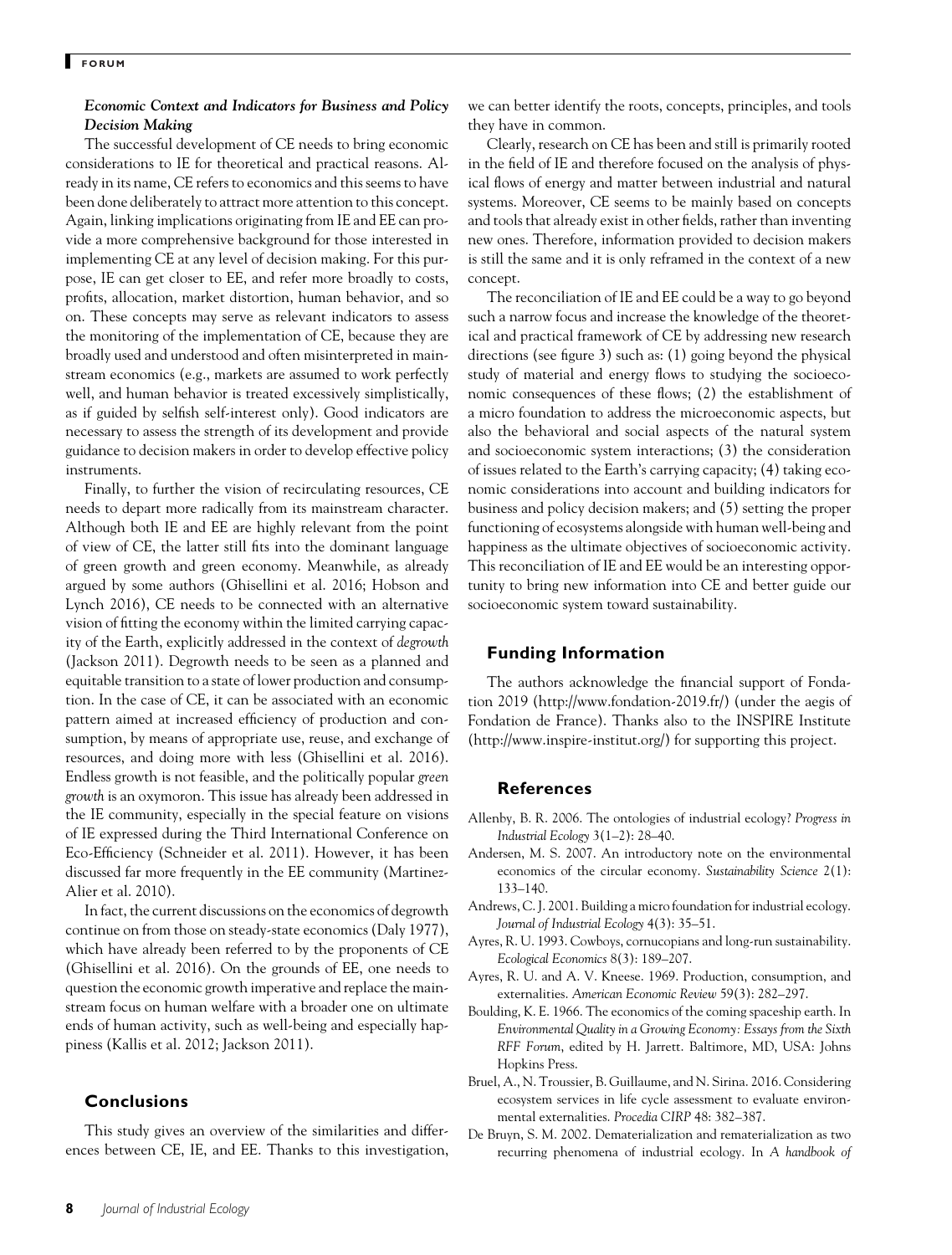- Byström, O., H. Andersson, and M. Gren. 2000. Economic criteria for using wetlands as nitrogen sinks under uncertainty. *Ecological Economics* 35(1): 35–45.
- Chertow, M. R. 2000. Industrial symbiosis: Literature and taxonomy. *Annual Review of Energy and the Environment* 25(1): 313– 337.
- Chiu, A. S. and G. Yong. 2004. On the industrial ecology potential in Asian Developing Countries. *Journal of Cleaner Production* 12(8– 10): 1037–1045.
- CIRAIG (The International Reference Centre for the Life Cycle of Products, Processes and Services). 2015. *Circular economy: A critical literature review of concepts.* Montréal (QC), Canada: The International Reference Centre for the Life Cycle of Products, Processes and Services.
- Cleveland, C. J. 1999. *Biophysical economics: From physiocracy to ecological economics and industrial ecology*. Cheltenham, UK: Edward Elgar.
- Costanza, R. 1991. Ecological economics: A research agenda. *Structural Change and Economic Dynamics* 2(2): 335–357.
- Czembrowski, P., J. Kronenberg, and M. Czepkiewicz. 2016. Integrating non-monetary and monetary valuation methods—SoftGIS and hedonic pricing. *Ecological Economics* 130: 166–175.
- Daly, H. 1977. Steady-state economic: The economics of biophysical equilibrium and moral growth. San Francisco, CA, USA: W.H. Freeman.
- Daly, H.E. and J. Farley. 2011. *Ecological economics: Principles and applications*. Washington, DC: Island.
- Duchin, F. and E. Hertwich. 2003. Industrial ecology. In *Online encyclopaedia of ecological economics*. www.ecoeco.org/ publica/encyc.htm. Accessed 26 February 2015.
- Ehrenfeld, J. 2004. Industrial ecology: A new field or only a metaphor? *Journal of Cleaner Production* 12(8–10): 825–831.
- Ellen MacArthur Foundation. 2012. Towards the circular economy: An economic and business rationale for an accelerated transition. www.ellenmacarthurfoundation.org/publications/towardsa-circular-economy-business-rationale-for-an-acceleratedtransition. Accessed 6 May 2015.
- Ellen MacArthur Foundation. 2013. Towards the circular economy: Opportunities for the consumer goods sector. www. ellenmacarthurfoundation.org/publications/towards-thecircular-economy-vol-2-opportunities-for-the-consumer-goodssector. Accessed 6 May 2015.
- Ellen MacArthur Foundation. 2014. Towards the circular economy: Accelerating the scale-up across global supply chains. www.ellenmacarthurfoundation.org/publications/towards-thecircular-economy-vol-3-accelerating-the-scale-up-across-globalsupply-chains. Accessed 6 May 2015.
- Erkman, S. 1997. Industrial ecology: An historical view. *Journal of Cleaner Production* 5(1–2): 1–10.
- European Commission. 2015. Closing the loop—An EU action plan for the Circular Economy. *COM (2015)*. Brussels: European Commission.
- Faber, M., R. Manstetten, and J. Proops. 1996. *Ecological economics: Concepts and methods*. Cheltenham, UK: Edward Elgar.
- Farber, S., R. Costanza, D. L. Childers, J. Erickson, K. Gross, M. Grove, C. S. Hopkinson, J. Kahn, S. Pincetl, and A. Troy. 2006. Linking ecology and economics for ecosystem management. *Bioscience* 56(2): 121–133.
- Faucheux, S. and G. Froger. 1995. Decision-making under environmental uncertainty. *Ecological Economics* 15(1): 29–42.
- Frantzeskaki, N., D. Loorbach, and J. Meadowcroft. 2012. Governing societal transitions to sustainability. *International Journal of Sustainable Development* 15(1–2): 19–36.
- Frosch, R. and N. Gallopoulos. 1989. Strategies for manufacturing. *Scientific American* 261(3): 144–152.
- Geng, Y. and B. Doberstein. 2008. Developing the circular economy in China: Challenges and opportunities for achieving 'leapfrog development'. *The International Journal of Sustainable Development & World Ecology* 15(3): 231–239.
- Geng, Y., Q. Zhu, B. Doberstein, and T. Fujita. 2009. Implementing China's circular economy concept at the regional level: A review of progress in Dalian, China. *Waste Management* 29(2): 996– 1002.
- Georgescu-Roegen, N. 1971. The entropy law and the economic process, 1971. Cambridge, MA, USA: Harvard University Press.
- Ghisellini, P., C. Cialani, and S. Ulgiati. 2016. A review on circular economy: The expected transition to a balanced interplay of environmental and economic systems. *Journal of Cleaner Production* 114: 11–32.
- Greyson, J. 2007. An economic instrument for zero waste, economic growth and sustainability. *Journal of Cleaner Production* 15(13): 1382–1390.
- Hobson, K. and N. Lynch. 2016. Diversifying and de-growing the circular economy: Radical social transformation in a resource-scarce world. *Futures* 82: 15–25.
- Holm, S.-O. and G. Englund. 2009. Increased ecoefficiency and gross rebound effect: Evidence from USA and six European countries 1960–2002. *Ecological Economics* 68(3): 879–887.
- Hond den, F. 2000. Industrial ecology: A review. *Regional Environmental Change* 1(2): 60–69.
- Howarth, R. B. 1996. Status effects and environmental externalities. *Ecological Economics* 16(1): 25–34.
- Hukkinen, J. 2001. Eco-efficiency as abandonment of nature. *Ecological Economics* 38(3): 311–315.
- Huppes, G. and M. Ishikawa. 2009. Eco-efficiency guiding micro-level actions towards sustainability: Ten basic steps for analysis. *Ecological Economics* 68(6): 1687–1700.
- Isenmann, R. 2008. Setting the boundaries and highlighting the scientific profile of industrial ecology. *Information Technologies in Environmental Engineering* 1(1): 32–39.
- Jackson, T. 2011. *Prosperity without growth: Economics for a finite planet*. London: Routledge.
- Jollands, N. 2006. Concepts of efficiency in ecological economics: Sisyphus and the decision maker. *Ecological Economics* 56(3): 359– 372.
- Kallis, G., C. Kerschner, and J. Martinez-Alier. 2012. The economics of degrowth. *Ecological Economics* 84: 172–180.
- Kane, M. and J. D. Erickson. 2007. Urban metabolism and payment for ecosystem services: History and policy analysis of the New York City water supply. *Advances in the Economics of Environmental Resources* 7: 307–328.
- Kenter, J. O., L. O'Brien, N. Hockley, N. Ravenscroft, I. Fazey, K. N. Irvine, M. S. Reed, M. Christie, E. Brady, and R. Bryce. 2015. What are shared and social values of ecosystems? *Ecological Economics* 111: 86–99.
- Koellner, T., L. Baan, T. Beck, M. Brandão, B. Civit, M. Margni, L. M. Canals, R. Saad, D. M. Souza, and R. Müller-Wenk. 2013. UNEP-SETAC guideline on global land use impact assessment